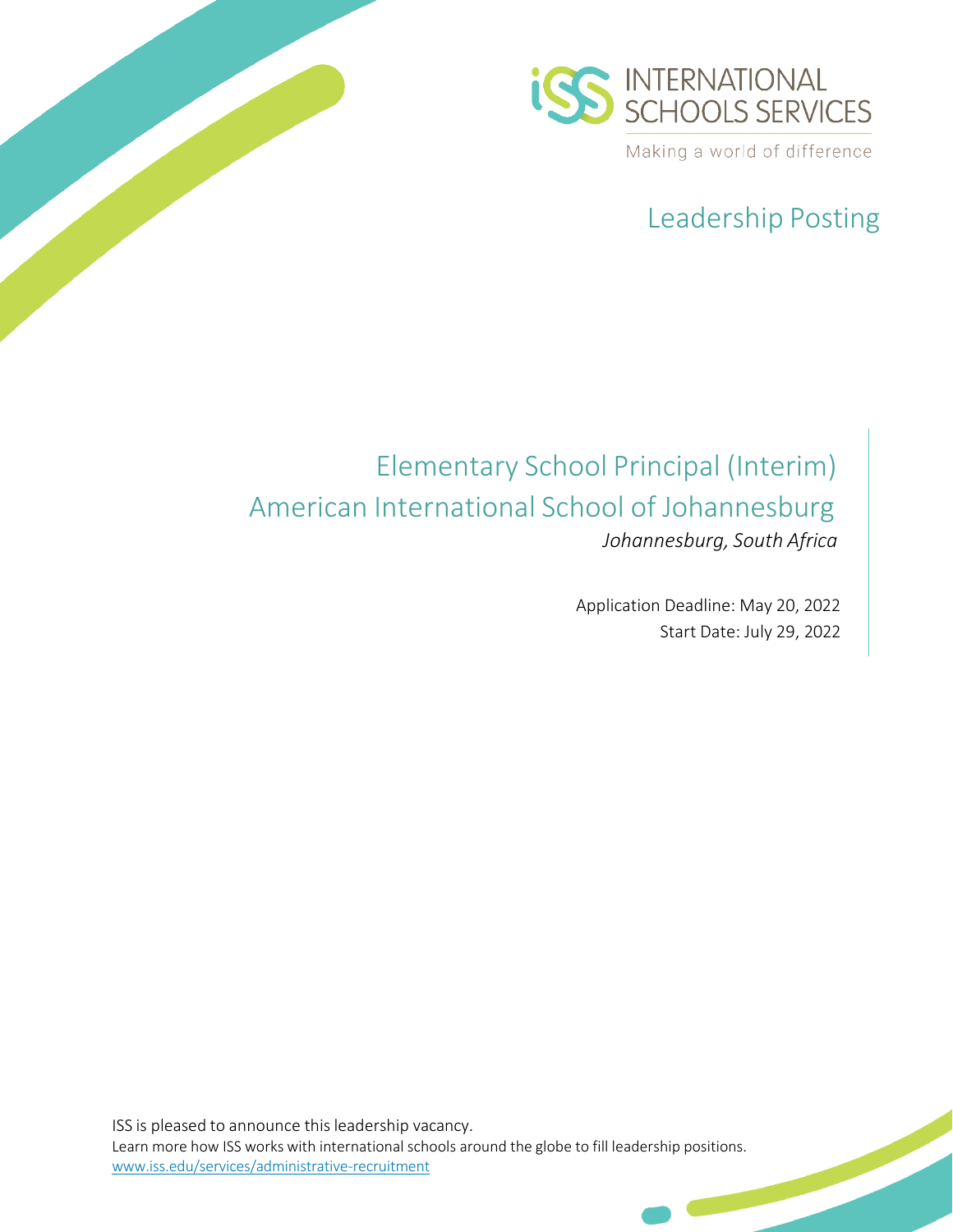

### **JOB DESCRIPTION:** Elementary School Principal (Interim)

**POSTING:** May 10, 2022 – May 20, 2022 **CAMPUS:** Johannesburg Campus **SUPERVISOR:** School Director

#### **INTRODUCTION:**

#### INSPIRE LEARNING AND BUILD OUR BETTER WORLD

The purpose of AISJ is to provide exceptional educational experiences in a diverse and nurturing environment in order to inspire learning and build our better world. We cultivate an inclusive community of learners so that we empower global citizens to fulfil their future purpose.

#### **Community Principles**

The American International School of Johannesburg fosters a positive culture and is committed to Community Principles that include:

*We are better when we act together. Our differences make us stronger. Every voice counts. Every voice matters. Every team needs individuals. Every individual needs a team.*

The American International School of Johannesburg is committed to fostering justice, equity, diversity and inclusion throughout our school community, and we are continually furthering our practices and behaviors as we strive to live these ideals.

#### **Position overview**

In collaboration with the School Director and the Leadership Team, the Elementary School Principal's role is to manage the division Pre-K through grade 5. The Principal is accountable for the effective development, delivery, and evaluation of the school's educational programs. In exercising this responsibility, the Elementary Principal is required to make important decisions regarding the program, budget, and staff that lie within their jurisdiction of the whole school's plan. The management of the school's programs requires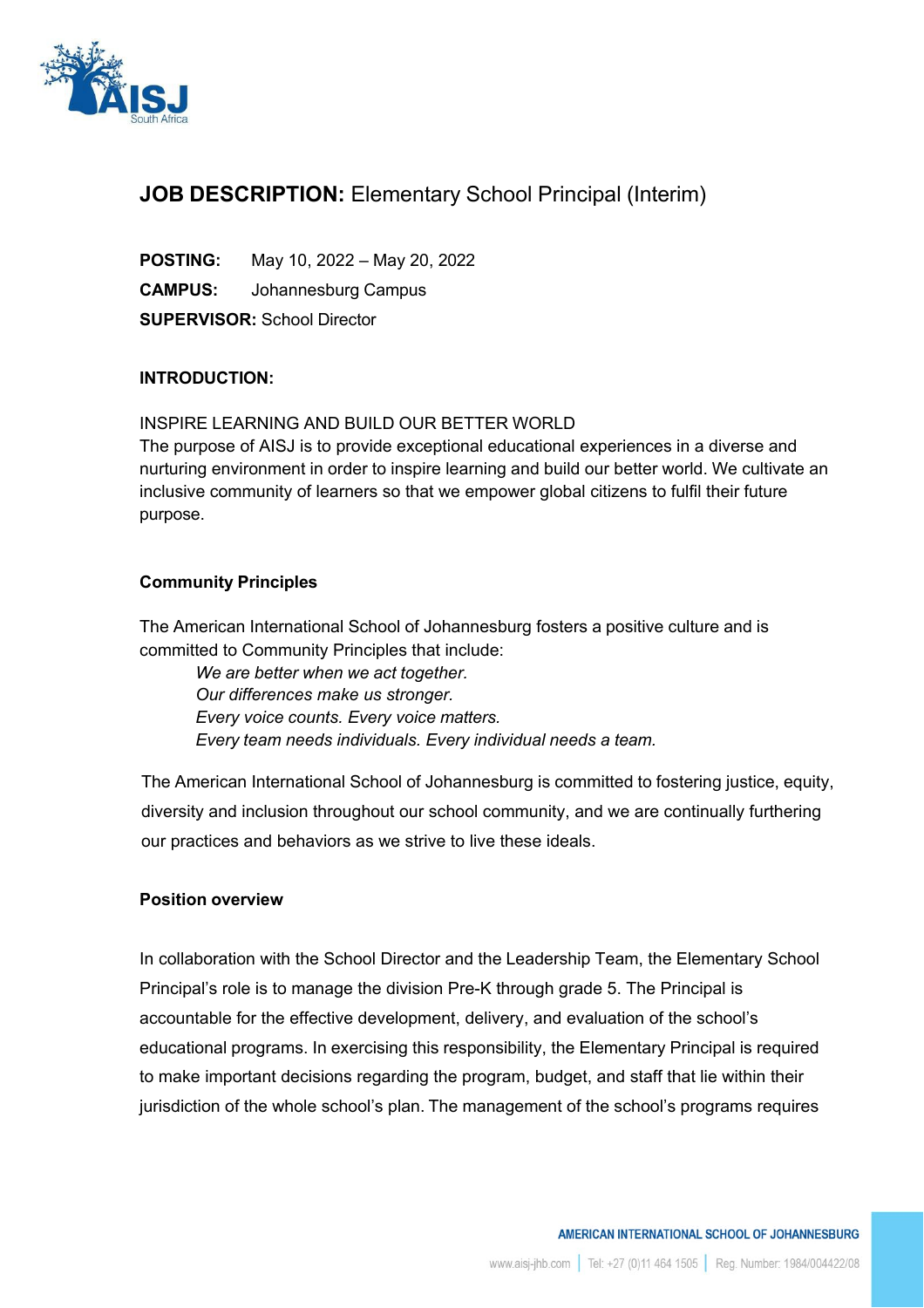

the Elementary Principal to analyze the needs of the students to ultimately transform the educational structures into the most promising teaching program with respect to the AISJ's guiding statements and strategic direction of the school. The interim post is for one year with potential for extension.

#### **Qualifications:**

- Minimum of a Master's Degree in Educational Leadership or Master's Degree with additional qualifications in administration/leadership
- Prior experience as an Elementary School Principal
- A deep understanding of elementary students and their diverse needs
- Experience in multiple international schools
- Experience working with a diverse community and stakeholders
- Experience and understanding of best practices in inclusion and English Language Learners
- Experience in the implementation and supervision of a conceptual, standards-based curriculum and best practices in literacy and math instruction
- Experience in curriculum and assessment development focusing on inquiry, integration, and differentiation practices
- Experience in leading effective professional growth, particularly with goal setting and coaching models

#### **Attributes:**

Based on input from the school community, the following were identified as key attributes of the person we are seeking:

- Approachable, caring, warm and welcoming, personable and builds community
- Ability to bring people together, build trust and further the development of Elementary School teams
- Passion for education; progressive with a creative approach; an innovative leader of teaching and learning
- Visible and fully engaged with students, teachers, and parents
- A happy, humble and authentic leader who is open and honest, transparent, thoughtful and reflective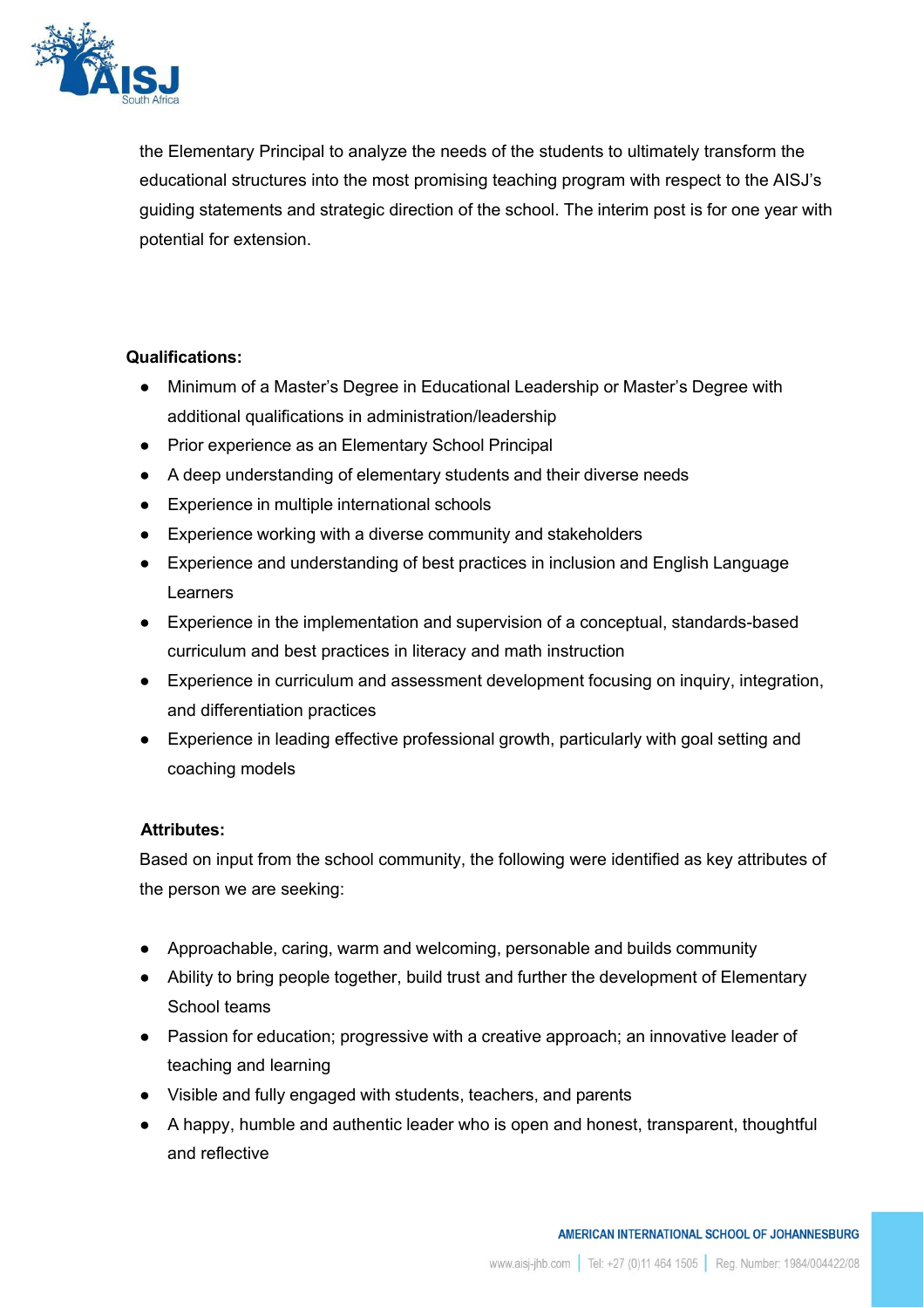

- Energy and enthusiasm; dynamic with a great attitude toward developing the whole child
- Ability to actualize the school wide strategic plan and initiate Elementary School strategic initiatives
- Empathetic and supportive of the needs of diverse stakeholders
- A problem solver, mediator, and facilitator who is an outstanding communicator
- Ideally, a leader who can bring longevity and provides stability to the Elementary School

#### **Performance Responsibilities:**

The Elementary Principal will be part of the AISJ Leadership Team along with the School Director, divisional Principals, Head of Teaching and Learning and the Director of Operations.

#### **The Elementary Principal will:**

- Provide educational leadership and support throughout the division.
- Oversee program offerings and ensure appropriate scope and sequence of courses.
- Assist and support the School Director in the recruitment of appropriate staff.
- Assign, organize, and monitor staff for greatest effect in accomplishing the mission of the school.
- Ensure collaborative development of divisional, departmental, and individual professional goals.
- Continue the development of a strong culture of professional growth through dynamic support, supervision and evaluation of elementary teachers and instructional support staff
- Promote a collaborative and cohesive learning culture.
- Ensure that all decisions and processes have student learning as the focus and goal.
- Facilitate the development of a school climate that appropriately meets the social and emotional needs of elementary students.
- Provide clear protocols and processes to ensure there is regular, quality communication between school and home.
- Ensure that student performance data is used to improve programs and student learning.
- Manage and further develop a vibrant and sustainable service learning program.
- Ensure appropriate balance, rigor and support for academics, arts, activities, athletics and service learning programs.

#### AMERICAN INTERNATIONAL SCHOOL OF JOHANNESBURG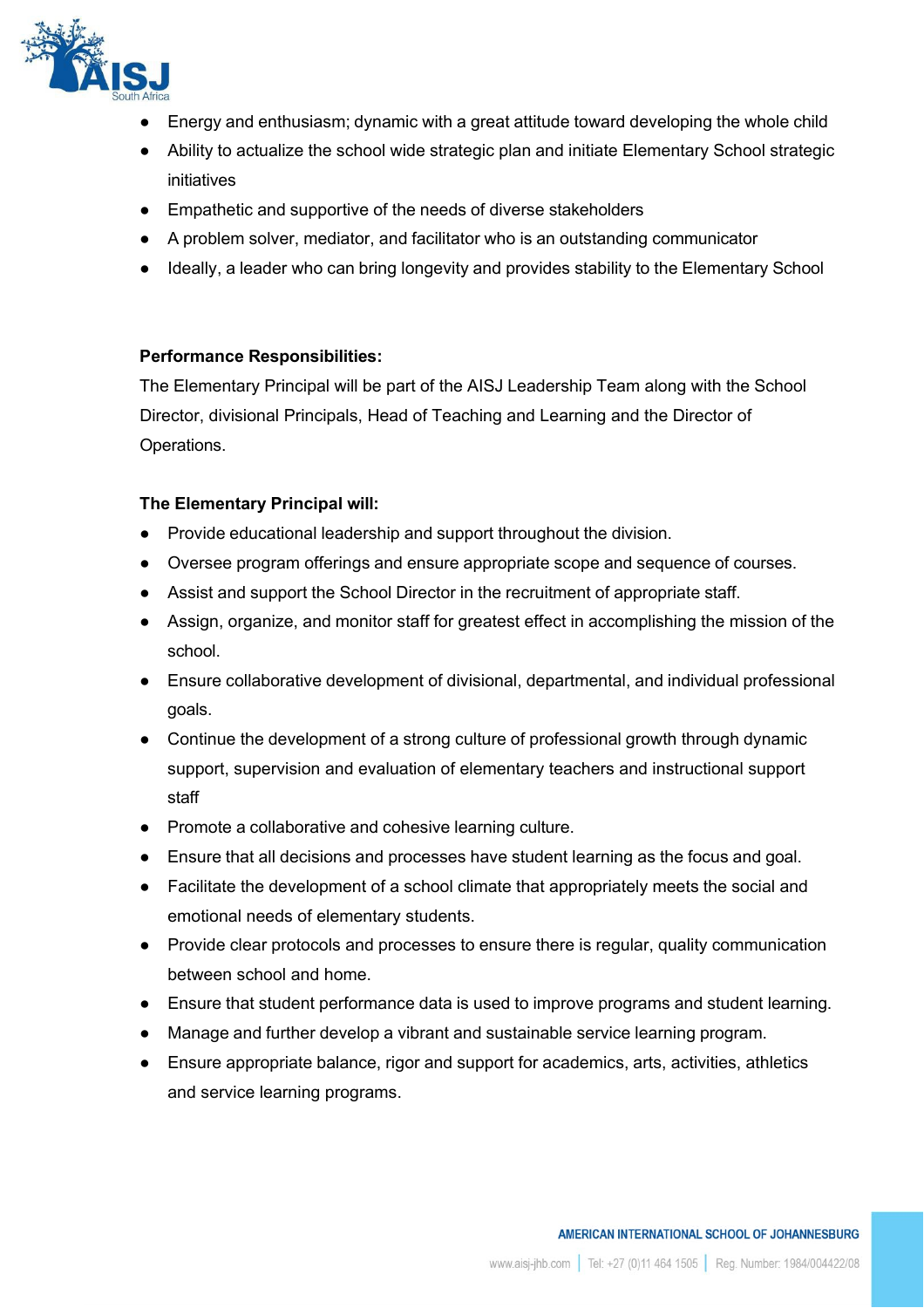

- Work with the Teaching & Learning team on curriculum development and ongoing professional learning.
- Promote school spirit among the elementary community.
- Manage student behavior and attendance.
- Oversee student admissions.
- Manage the elementary divisional budget and oversee the ordering and distribution of supplies and materials.
- Manage maintenance issues and make recommendations for the improvement of facilities.
- Work with parents in a dynamic, thoughtful and proactive way.
- Work collaboratively with elementary team leaders, nurturing, mentoring, and supporting all elementary personnel.
- Oversee the successful transition of middle school students to the high school in Johannesburg.
- Oversee the division's Child Study Team.
- Focus on AISJ Principles and Guiding Statements as key aspects in leading the division.
- Ensure the division is aligned with the strategic direction of the whole school
- Perform other tasks as assigned by the School Director.

**Work Hours** 7:00 a.m. to 4:00 p.m. Monday, through Friday.

#### **Application process**

In order to complete the AISJ application process, [please click here](https://www.aisj-jhb.com/working-aisj/es-application-form) and complete the electronic form. Information captured on this form will be stored on a secure database and will be used to complete a quick reference check on vacancy compatibility. *Please take note all couples need to submit individual applications.*

#### **Child Protection**

AISJ maintains strong [child protection policies & procedures,](https://www.aisj-jhb.com/student-life/child-protection) this ensures that our students can pursue their education in a safe, secure, and caring environment. All faculty and staff are required to undergo criminal background checks, attend annual training sessions and sign a safeguarding agreement.

#### **Privacy**

AMERICAN INTERNATIONAL SCHOOL OF JOHANNESBURG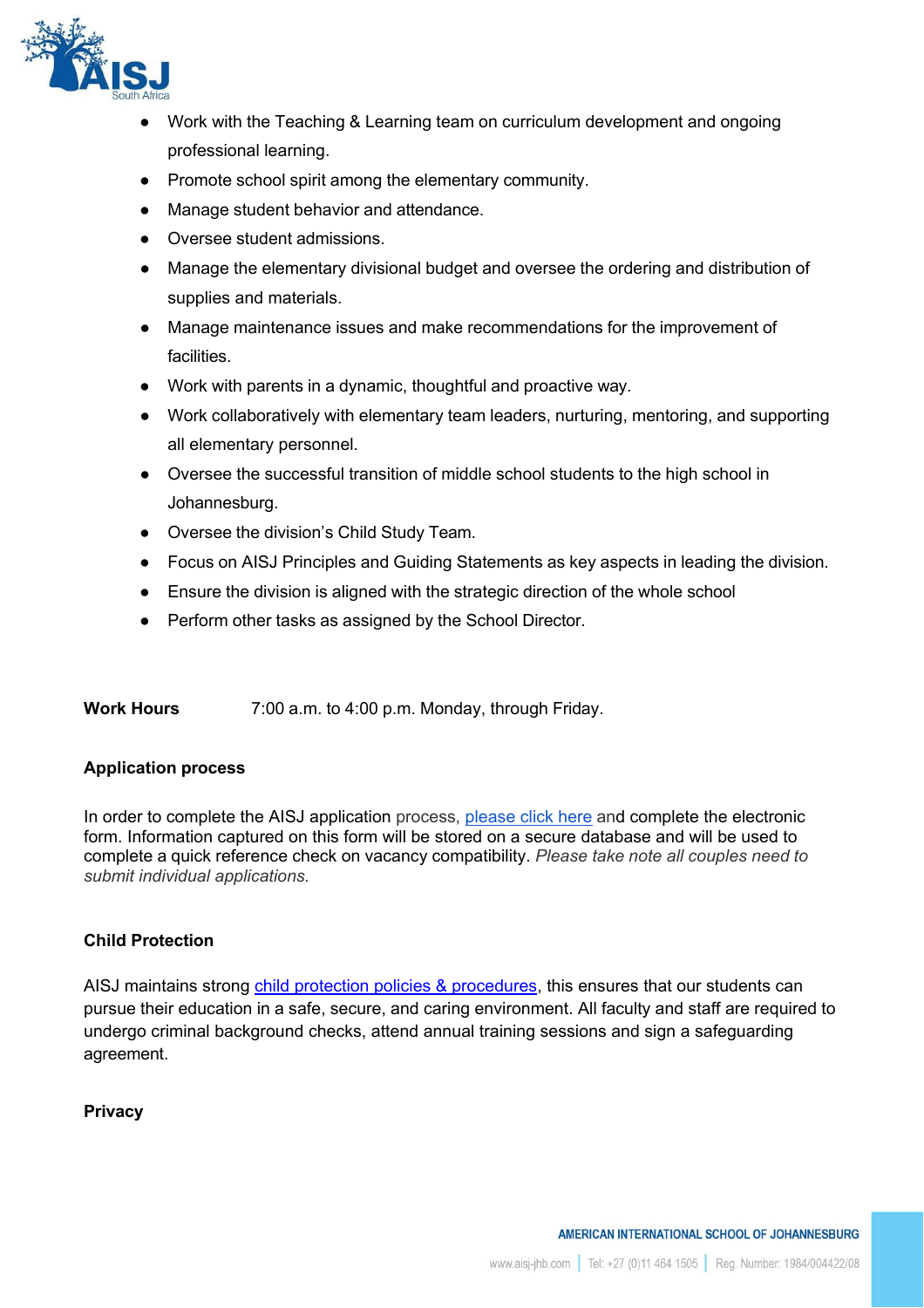

By submitting your CV, you are agreeing to the AISJ Recruitment Protocol and consenting to AISJ processing your personal information in relation with the job you're applying for. Your details will be processed in accordance with our Privacy Policy accessible through https://www.aisj-

jhb.com/privacy-policy By submitting your email address and any other personal information, you consent to such information being disclosed and stored in accordance with our Privacy Policy and Protection of Personal Information Act of 2013.